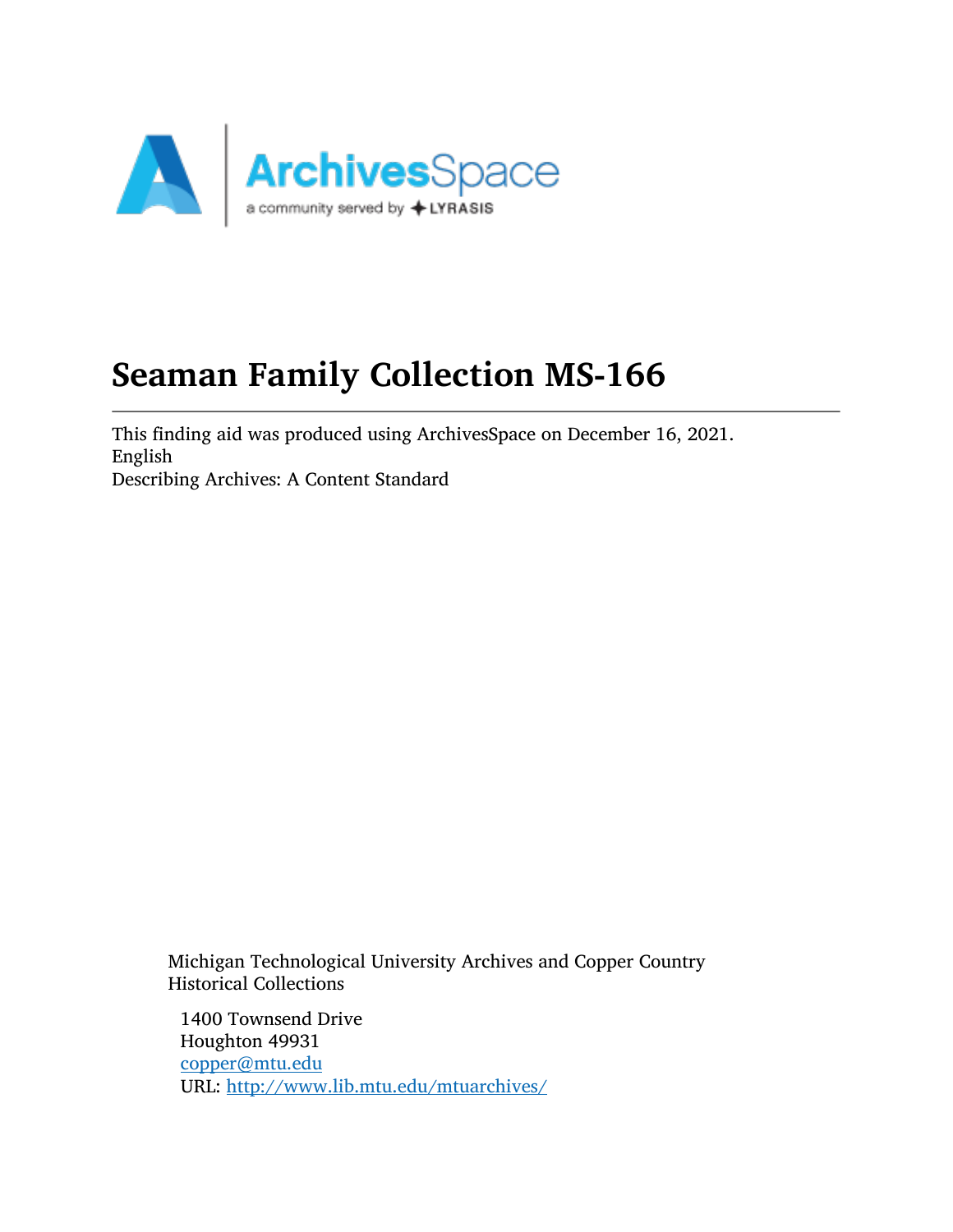# <span id="page-1-0"></span>**Table of Contents**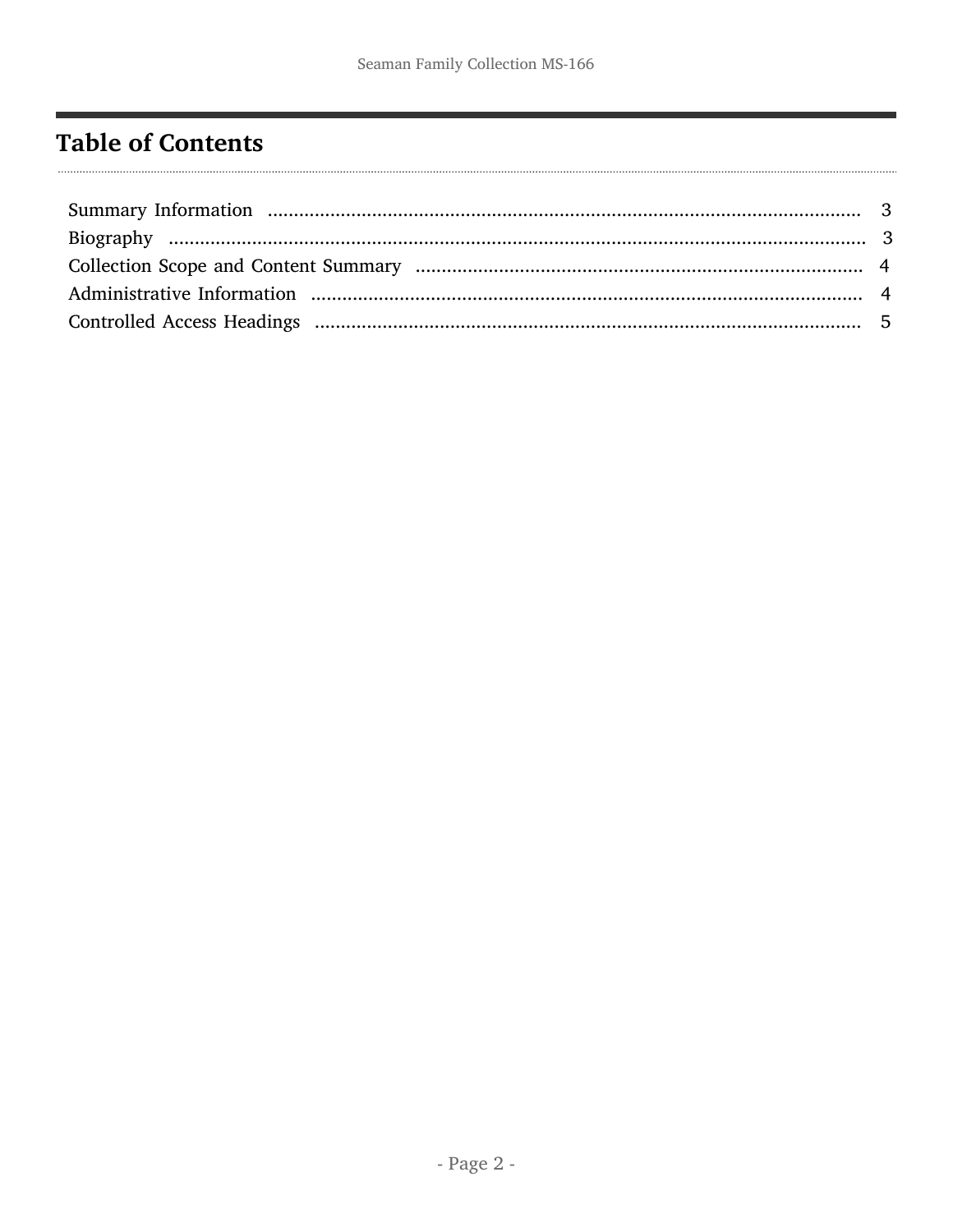## <span id="page-2-0"></span>Summary Information

| <b>Repository:</b><br>Title:                        | Michigan Technological University Archives and Copper<br><b>Country Historical Collections</b><br><b>Seaman Family Collection</b>                                                                                                                                                                  |
|-----------------------------------------------------|----------------------------------------------------------------------------------------------------------------------------------------------------------------------------------------------------------------------------------------------------------------------------------------------------|
| ID:                                                 | MS-166                                                                                                                                                                                                                                                                                             |
| Date [inclusive]:                                   | 1882-2018                                                                                                                                                                                                                                                                                          |
| <b>Physical</b><br>Description:                     | 7.38 Cubic Feet 5 paige boxes, 3 manuscript boxes, two flat<br>boxes, and 8 film cans                                                                                                                                                                                                              |
| <b>General Physical</b><br><b>Description note:</b> | 7.38 cubic feet (5 paige boxes, 3 manuscript boxes, two flat<br>boxes, and 8 film cans)                                                                                                                                                                                                            |
| Language of the<br><b>Material:</b>                 | English.                                                                                                                                                                                                                                                                                           |
| <b>Mixed Materials</b><br>$\mathbf{u}$ :            | Box 1-10                                                                                                                                                                                                                                                                                           |
| <b>Mixed Materials</b><br>$[real]$ :                | $1 - 8$                                                                                                                                                                                                                                                                                            |
| Abstract:                                           | Collection, 1882-1974, of the Seaman family, the majority<br>created by Arthur Edmund Seaman and Wyllys Arthur Seaman.<br>Includes correspondence to and from the Seamans, publications<br>by the Seamans, poetry by A. E. Seaman, research notes on<br>various topics and miscellaneous ephemera. |
|                                                     |                                                                                                                                                                                                                                                                                                    |

#### Preferred Citation

MS-166, Seaman Family Collection, Michigan Technological University Archives and Copper Country Historical Collections, Houghton, Michigan.

#### ^ [Return to Table of Contents](#page-1-0)

# <span id="page-2-1"></span>Biography

Arthur Edmund Seaman was born in Casnovia, Michigan in 1858. As a young boy he worked in the woods near his home; however, the white pine stands in southern Michigan were beginning to show signs of exhaustion and the loggers headed to the Upper Peninsula. Seaman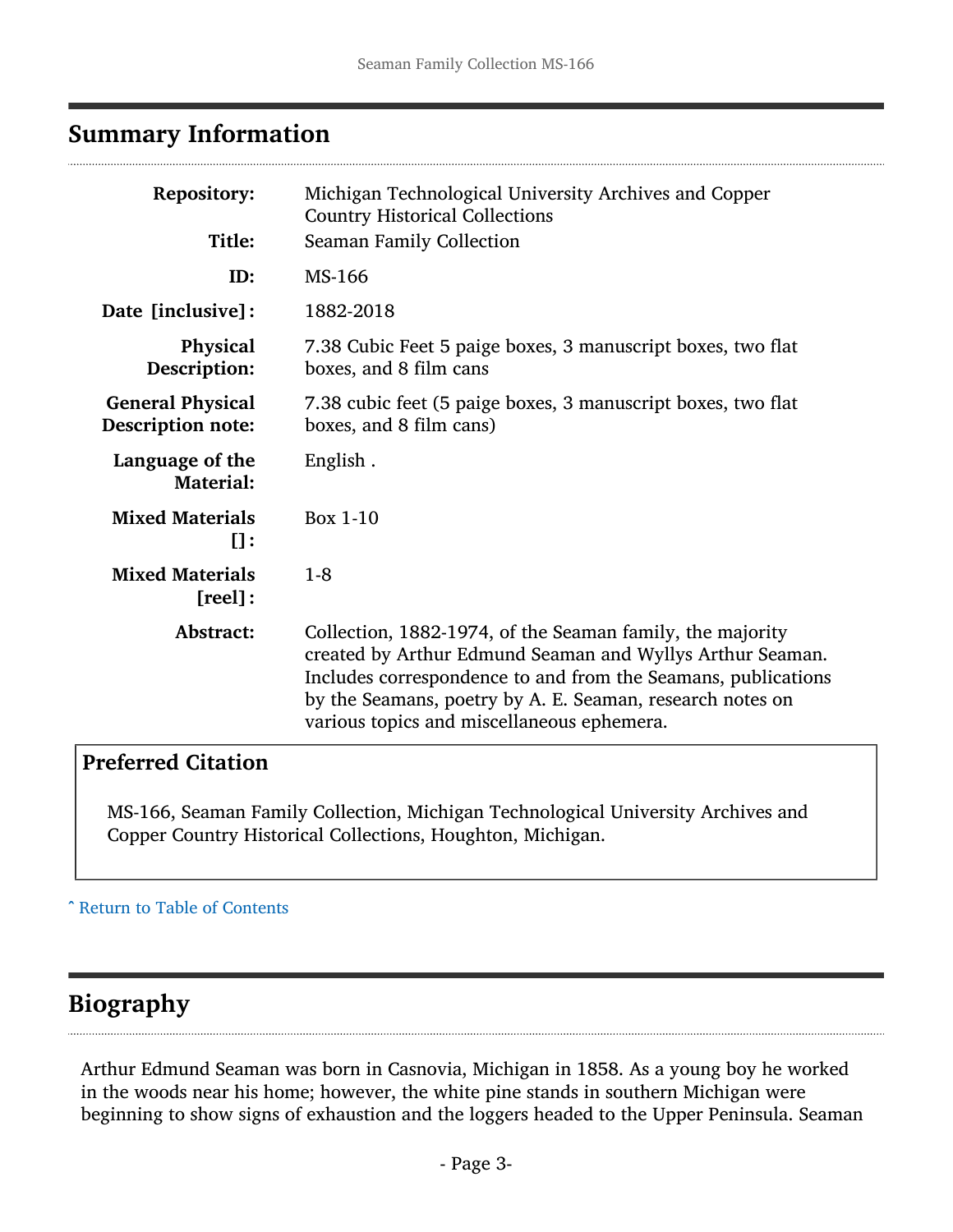went with them. He started work as a timberman but developed a knowledge of rocks and minerals on his own and was taken into the Michigan Geological Survey by C.E. Wright in 1885. After Wright died, Dr. Wadsworth of the geological survey and also director at the Michigan Mining School, retained Seaman. Between 1890 and 1893 Seaman became a fulltime instructor at the Michigan College of Mines (now Michigan Technological University). He was connected with the college until his death in 1937. Professor Seaman was a noted authority on the pre-Cambrian geology of the Lake Superior region, and conducted much research along these lines. He had the reputation among many educators of having a wider, first-hand knowledge of the geology of the Lake Superior region than any other man. He retired in 1928 with the title of professor emeritus of mineralogy and geology, and at the same time he was made curator of the mineralogy and geology museum. In June, 1932 the museum was named in his honor, "A. E. Seaman Museum" (now A. E. Seaman Mineral Museum). Seaman's son, Wyllys Arthur Seaman followed in his father's footsteps. He graduated from the Michigan College of Mines in 1907 with his bachelor's and mining engineer degrees and for forty years was a member of the faculty at the college. He was a professor in the Department of Geology, and in 1943 he was appointed curator of the A. E. Seaman Mineral Museum. He retired from the college in 1948 and joined the public sector as the geologist and mineralogist for Republic Steel Corporation of Mexico, working in the titanium field in the State of Oaxaca, Mexico. Wyllys Seaman passed away in 1972 in Oaxaca.

^ [Return to Table of Contents](#page-1-0)

## <span id="page-3-0"></span>Collection Scope and Content Summary

Collection, 1882-2018, of the Seaman family, the majority created by Arthur Edmund Seaman and Wyllys Arthur Seaman. Includes correspondence to and from the Seamans, publications by the Seamans, poetry by A. E. Seaman, research notes on various topics, photographs, photograph albums, film reels, audiorecordings, and miscellaneous ephemera.

^ [Return to Table of Contents](#page-1-0)

# <span id="page-3-1"></span>Administrative Information

#### Publication Statement

Michigan Technological University Archives and Copper Country Historical Collections

1400 Townsend Drive Houghton 49931 [copper@mtu.edu](mailto:copper@mtu.edu)